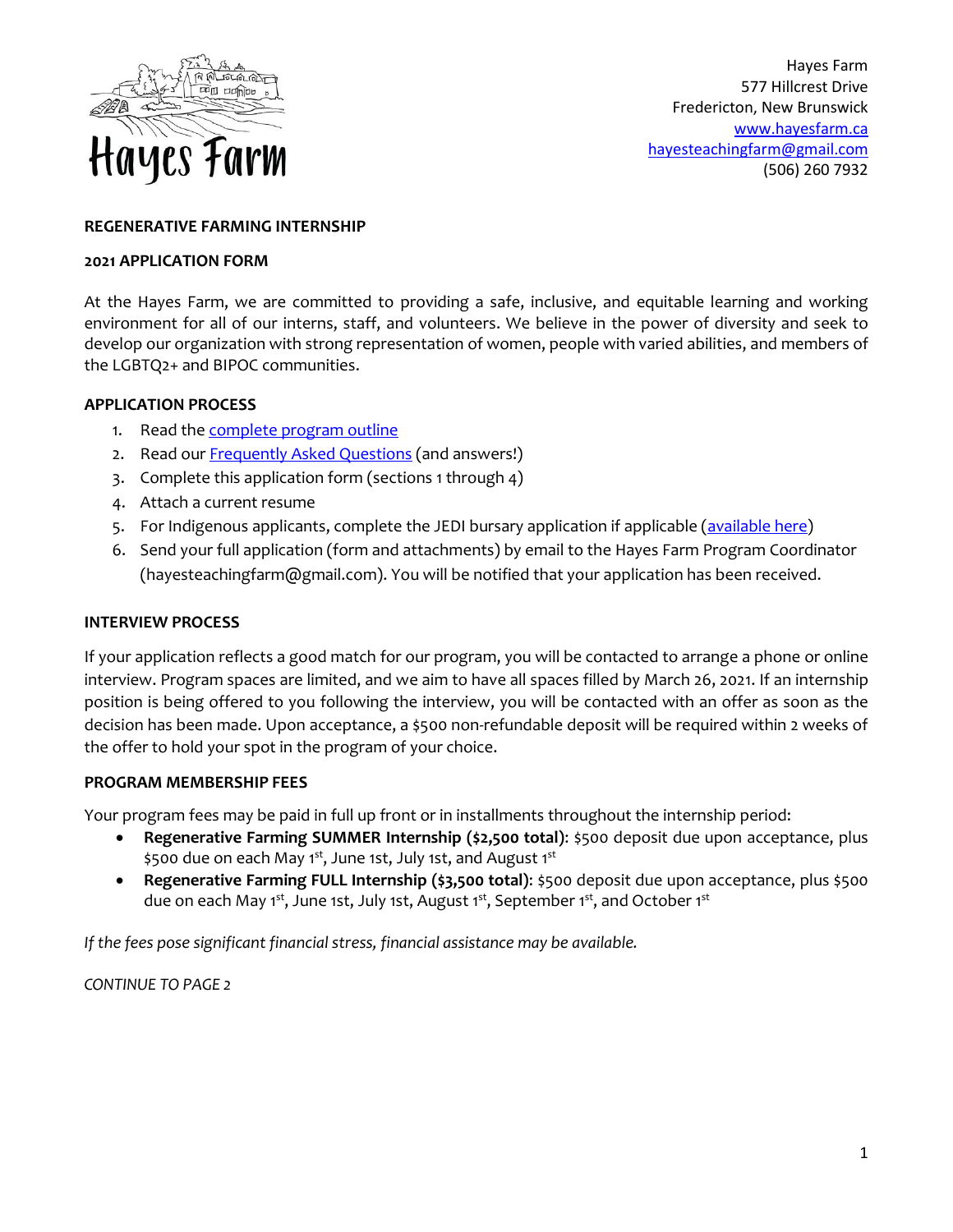*Please complete this form entirely and include it as an attachment when submitting your application by email. Include additional pages if more space is needed to provide complete responses.*

## **Section 1: Personal Information**

П

| Full name:                                        |
|---------------------------------------------------|
| Mailing address:                                  |
| E-mail address:                                   |
| Phone number(s):                                  |
| What is your age as of April 26th, 2021?          |
| What program are you applying for?                |
| Regenerative Farming SUMMER Internship (18 weeks) |

Regenerative Farming SUMMER Internship (18 weeks)

Regenerative Farming FULL Internship (31 weeks)

**General** – please initial that you have read and understood the following statements:

|                | Accommodations are not included, and as such I am responsible for securing living<br>arrangements for the duration of my chosen program.                                                                                                                                          |  |
|----------------|-----------------------------------------------------------------------------------------------------------------------------------------------------------------------------------------------------------------------------------------------------------------------------------|--|
| $\overline{2}$ | The Hayes Farm is within city limits and is easily accessible. I can reliably get myself to the<br>farm/class on time every day as per the program schedule (self-propelled transit is<br>encouraged!).                                                                           |  |
| 3              | I acknowledge that though the Hayes Farm team does their best to avoid extreme working<br>conditions, field work will still be expected in variable conditions, such as on hot, cold,<br>and/or wet days.                                                                         |  |
| $\overline{4}$ | Farm work can be physically and mentally demanding. I will pay close attention to my health<br>(mental and physical) and take breaks as needed.                                                                                                                                   |  |
| 5              | Excluding reasonable exceptions, I expect to attend the full schedule (whether for 18 or 31<br>weeks) as described in the program outline.                                                                                                                                        |  |
| 6              | The RFC program has some detailed curriculum requirements, including reading, basic math,<br>and basic computer skills. There will be in-class discussions, readings, and exercises. I feel I<br>am ready to take on the curriculum requirements in addition to the on-farm work. |  |
|                | There is nothing that precludes me from working with or being around children.                                                                                                                                                                                                    |  |

# **Thank you!**

Now tell us, how did you first hear of the Hayes Farm Regenerative Farming Internship programs?

# **Section 2: Interests, gifts, talents**

We want to know more about you! Tell us what makes you a good candidate for the program and what your interests are in improving community and food security through farming. Feel free to answer these questions as written or include an additional write-up to tell your story and address these questions.

 $\_$  , and the set of the set of the set of the set of the set of the set of the set of the set of the set of the set of the set of the set of the set of the set of the set of the set of the set of the set of the set of th  $\_$  , and the set of the set of the set of the set of the set of the set of the set of the set of the set of the set of the set of the set of the set of the set of the set of the set of the set of the set of the set of th

\_\_\_\_\_\_\_\_\_\_\_\_\_\_\_\_\_\_\_\_\_\_\_\_\_\_\_\_\_\_\_\_\_\_\_\_\_\_\_\_\_\_\_\_\_\_\_\_\_\_\_\_\_\_\_\_\_\_\_\_\_\_\_\_\_\_\_\_\_\_\_\_\_\_\_\_\_\_\_\_\_\_\_\_\_\_\_\_\_\_

1. Do you have any work, recreational experiences, skills, or hobbies that you would like to tell us about?\_\_\_\_\_\_\_\_\_\_\_\_\_\_\_\_\_\_\_\_\_\_\_\_\_\_\_\_\_\_\_\_\_\_\_\_\_\_\_\_\_\_\_\_\_\_\_\_\_\_\_\_\_\_\_\_\_\_\_\_\_\_\_\_\_\_\_\_\_\_\_\_\_\_\_\_\_\_\_\_\_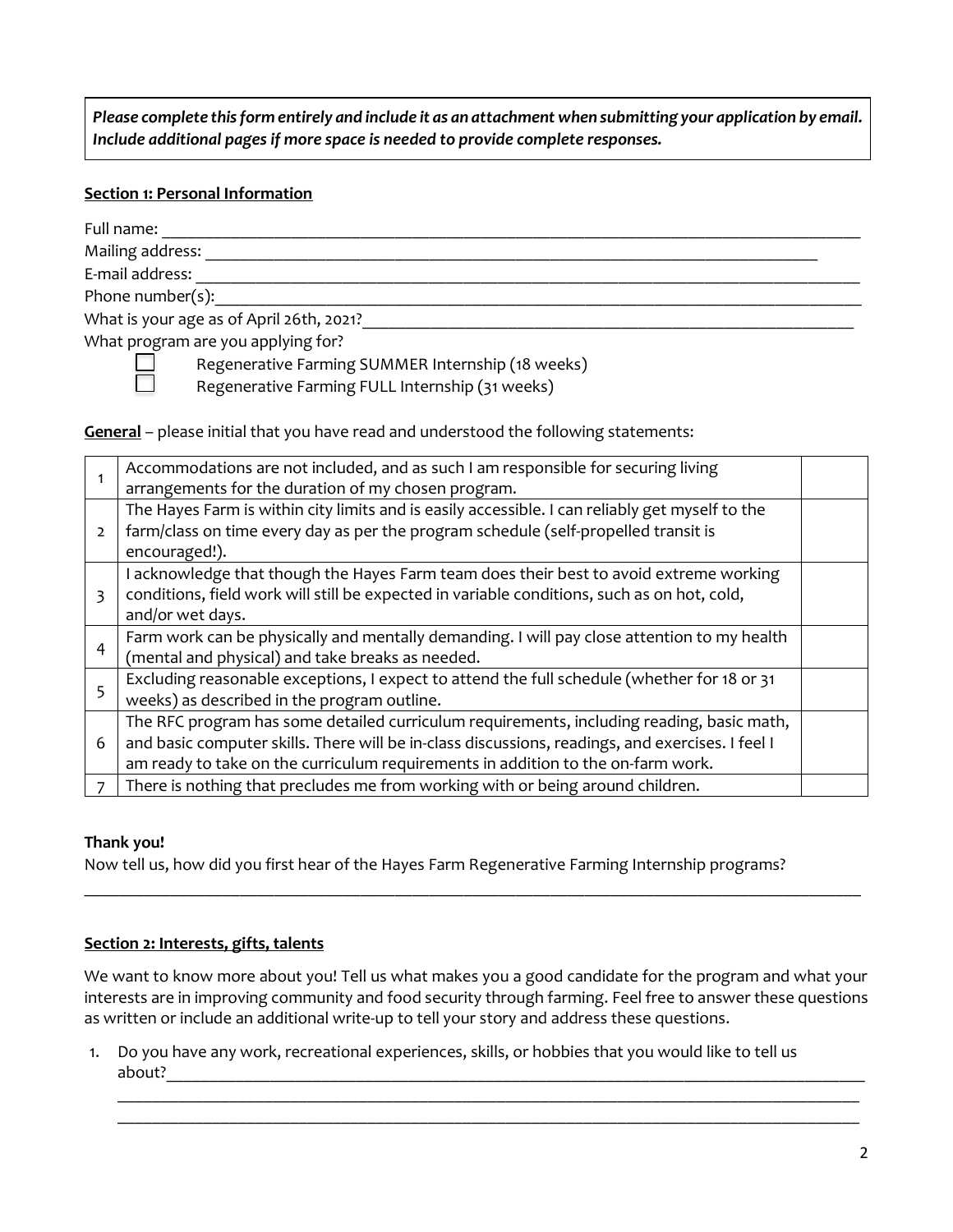- 2. Have you taken any other agricultural, environmental, community relations, or Indigenous studies related courses (workshops, high school, or postsecondary)? If yes, please list.
- 3. Tell us about any gardening or farming experience that you may have.
- 4. Describe any experience that you have in each of the following: a. Volunteering or community engagement
	- b. Entrepreneurial activities
	- c. Sustained physical labour
	- d. Small construction projects
	- e. Operating tools and equipment
	- f. Managerial and supervisory work

## Section 3: Knowledge/Background

1. Why do you want to learn about human-scale regenerative farming?

<u> 1980 - Johann Barn, mars an t-Amerikaansk kommunister (</u>

- 2. What do you feel is the importance of community?
- 3. What excites you most about the program?